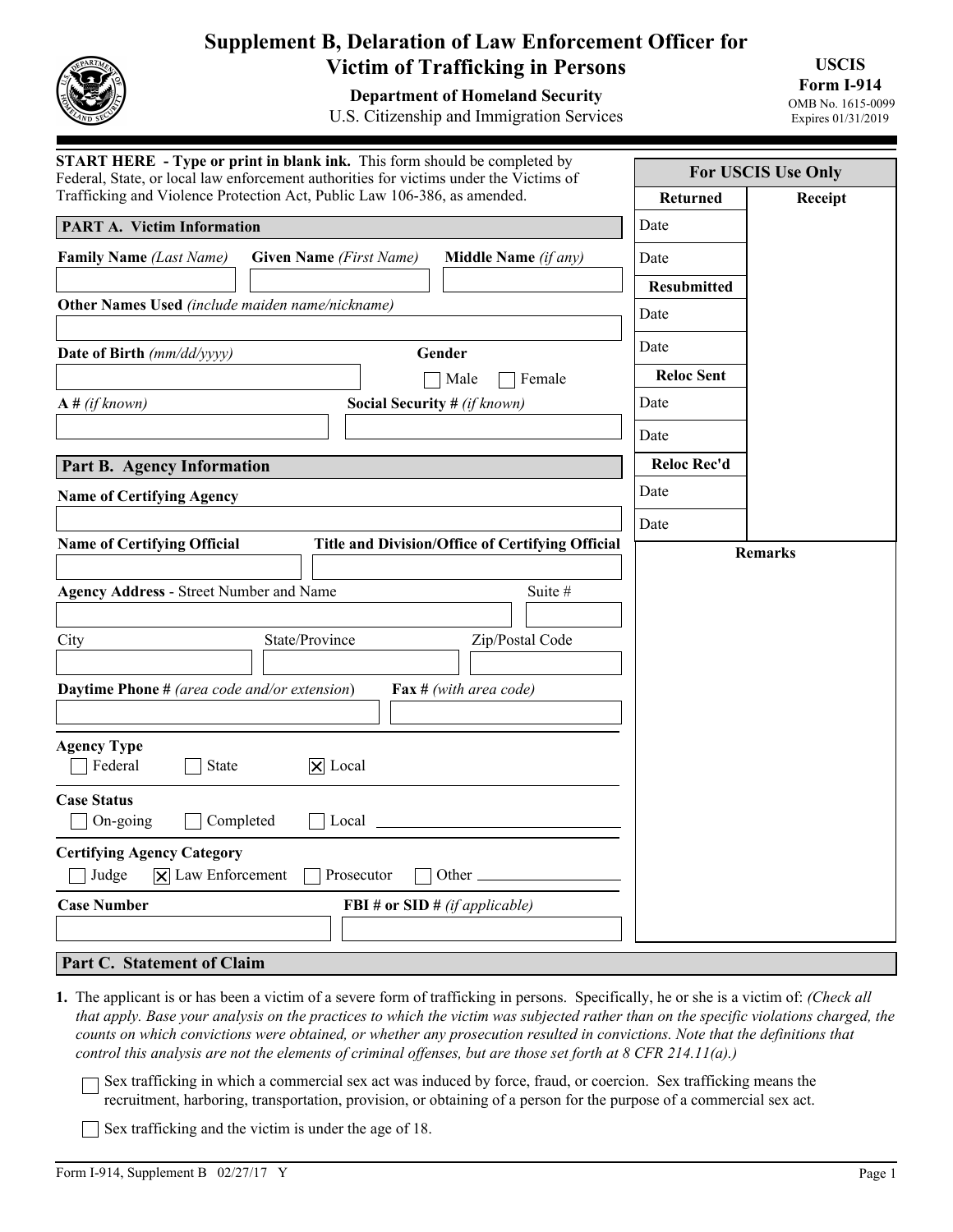| Part C. Statement of Claim                                                                                                               | (Continued)       |                                                                                                |                                                                                                                                                                                                                                                                                |
|------------------------------------------------------------------------------------------------------------------------------------------|-------------------|------------------------------------------------------------------------------------------------|--------------------------------------------------------------------------------------------------------------------------------------------------------------------------------------------------------------------------------------------------------------------------------|
| Not applicable.                                                                                                                          |                   | fraud, or coercion for subjection to involuntary servitude, peonage, debt bondage, or slavery. | The recruitment, harboring, transportation, provision, or obtaining of a person for labor or services through the use of force,                                                                                                                                                |
| Other, specify on attached additional sheets.                                                                                            |                   |                                                                                                |                                                                                                                                                                                                                                                                                |
| the case, as well as any relevant reports and findings. Include relevant dates, etc. Attach additional sheets, if necessary.             |                   |                                                                                                | 2. Please describe the victimization upon which the applicant's claim is based and identify the relationship between that victimization<br>and the crime under investigation/prosecution. Attach the results of any name or database inquiry performed in the investigation of |
|                                                                                                                                          |                   |                                                                                                |                                                                                                                                                                                                                                                                                |
|                                                                                                                                          |                   |                                                                                                |                                                                                                                                                                                                                                                                                |
|                                                                                                                                          |                   |                                                                                                |                                                                                                                                                                                                                                                                                |
|                                                                                                                                          |                   |                                                                                                |                                                                                                                                                                                                                                                                                |
| sheets, if necessary.                                                                                                                    |                   |                                                                                                | 3. Has the applicant expressed any fear of retaliation or revenge if removed from the United States? If yes, explain. Attach additional                                                                                                                                        |
|                                                                                                                                          |                   |                                                                                                |                                                                                                                                                                                                                                                                                |
|                                                                                                                                          |                   |                                                                                                |                                                                                                                                                                                                                                                                                |
|                                                                                                                                          |                   |                                                                                                |                                                                                                                                                                                                                                                                                |
|                                                                                                                                          |                   |                                                                                                |                                                                                                                                                                                                                                                                                |
| 4. Provide the date(s) on which the acts of trafficking occurred.                                                                        |                   |                                                                                                |                                                                                                                                                                                                                                                                                |
| Date (mm/dd/yyyy)                                                                                                                        | Date (mm/dd/yyyy) | Date $(mm/dd/yyyy)$                                                                            | Date $(mm/dd/yyyy)$                                                                                                                                                                                                                                                            |
|                                                                                                                                          |                   |                                                                                                |                                                                                                                                                                                                                                                                                |
| 5. List the statutory citation(s) for the acts of trafficking being investigated or prosecuted, or that were investigated or prosecuted. |                   |                                                                                                |                                                                                                                                                                                                                                                                                |
|                                                                                                                                          |                   |                                                                                                |                                                                                                                                                                                                                                                                                |

**6.** Provide the date on which the investigation or prosecution was initiated. **Date** *(mm/dd/yyyy)*

**7.** Provide the date on which the investigation or prosecution was completed *(if any)*.

**Date** *(mm/dd/yyyy)*